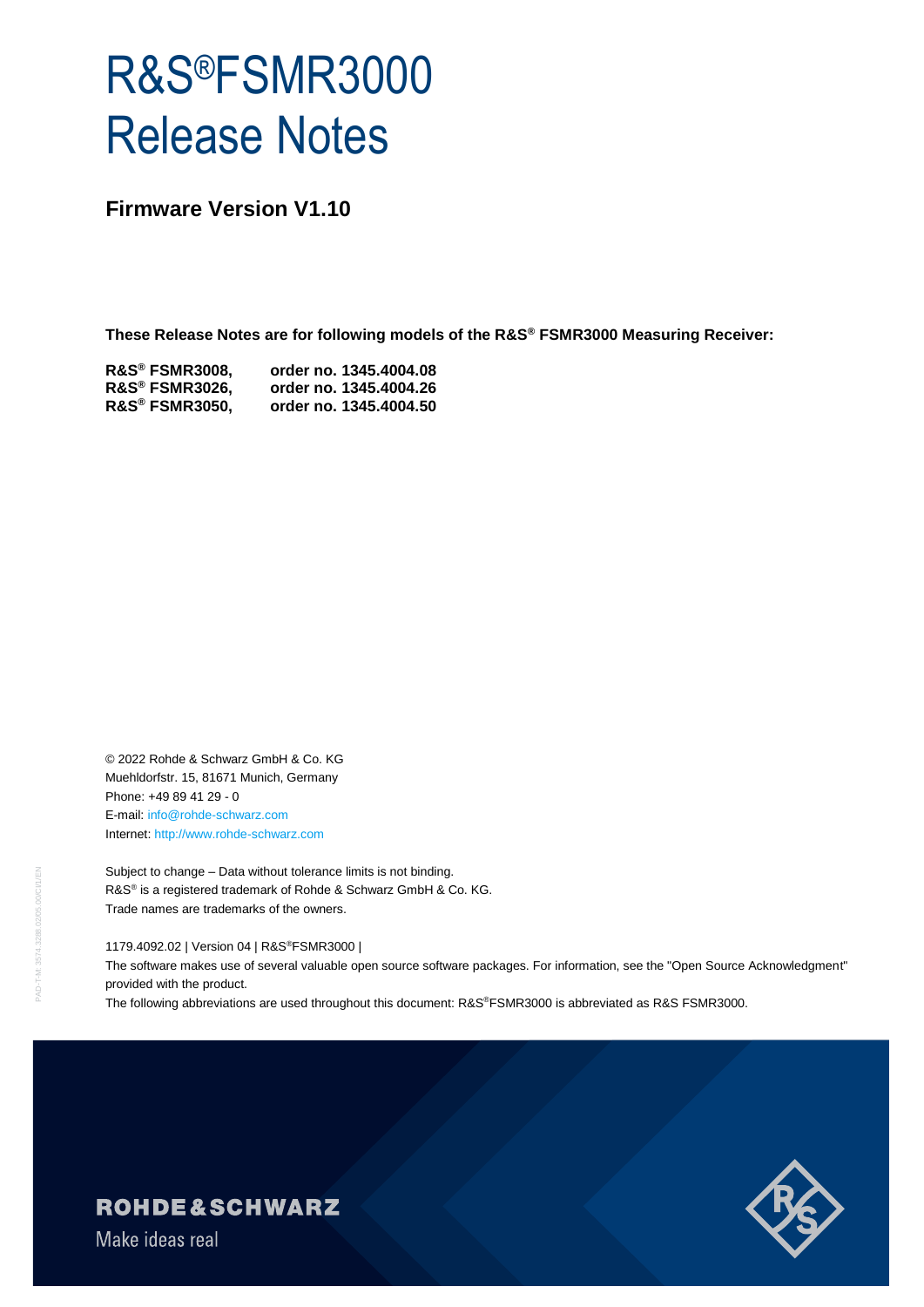## **Contents**

| 4            |                                                  |  |
|--------------|--------------------------------------------------|--|
| 3.5.2        |                                                  |  |
| 3.5.1        |                                                  |  |
| 3.5          |                                                  |  |
| 3.4          |                                                  |  |
| 3.3          |                                                  |  |
| 3.2          |                                                  |  |
| 3.1          |                                                  |  |
| 3            |                                                  |  |
| $\mathbf{2}$ |                                                  |  |
| 1.5          |                                                  |  |
| 1.4          |                                                  |  |
| 1.3          |                                                  |  |
| 1.2          |                                                  |  |
| $1.1$        |                                                  |  |
| 1            | Information on the current version and history 3 |  |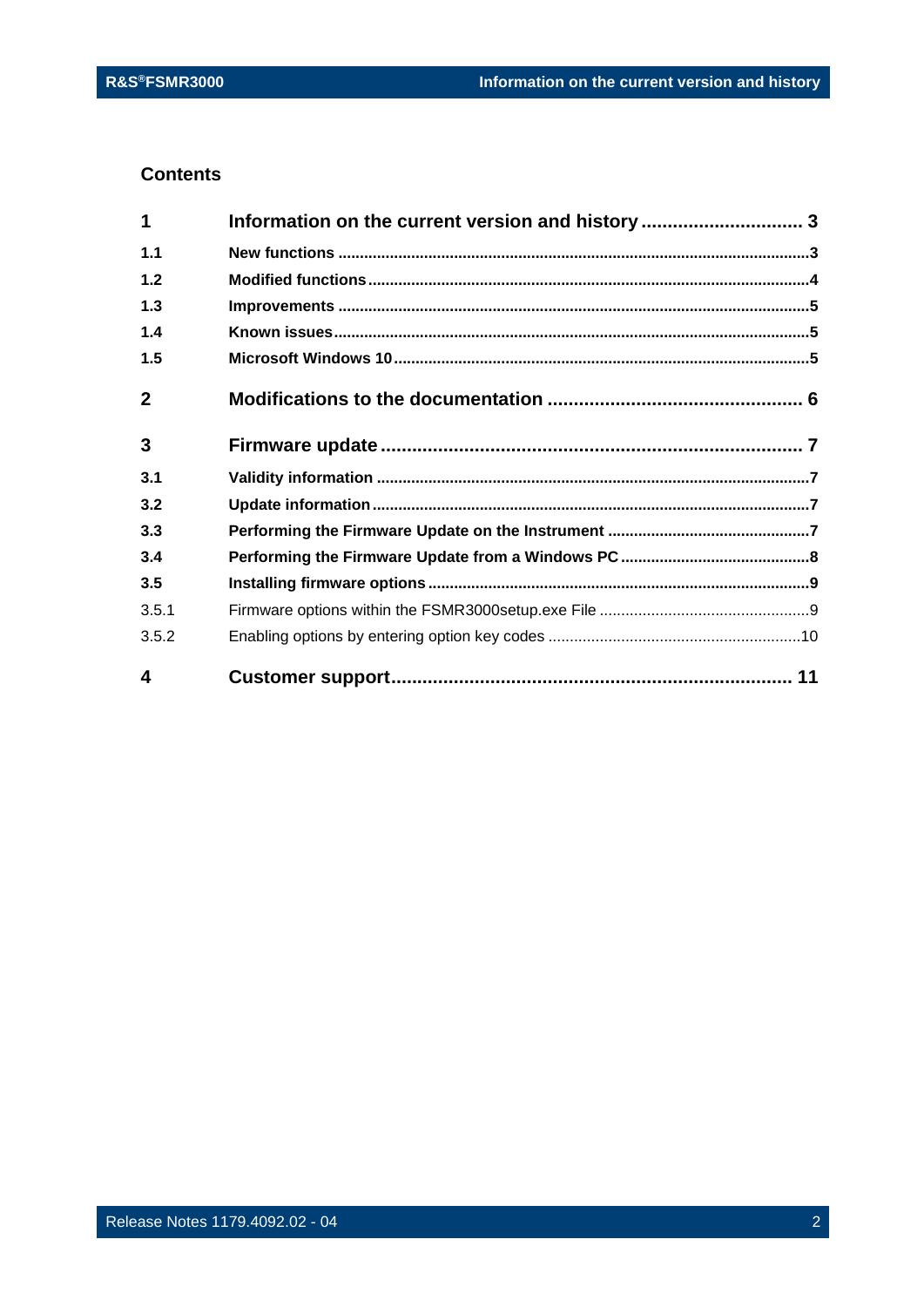## <span id="page-2-0"></span>**1 Information on the current version and history**

## <span id="page-2-1"></span>**1.1 New functions**

The following table lists the new functions and indicates the version in which the new function was introduced:

#### **New function of firmware V1.10:**

| <b>Version</b> | <b>Function</b>                                                                                                                                       |
|----------------|-------------------------------------------------------------------------------------------------------------------------------------------------------|
| V1.10          | Support for Splitter Sensors R&S®NRP-Z27/Z37.                                                                                                         |
| V1.10          | Support for R&S FSMR3-K50 - Spurious Measurements.                                                                                                    |
| V1.10          | Support for R&S FSMR3-B3 - Audio Input and analysis.                                                                                                  |
| V1.10          | Support for Settling Time Measurements in FSMR3-K7 AM/FM/PM modulation analysis.                                                                      |
| V1.10          | New result window "Phase vs Time" (unit rad) in I/Q Analyzer available.                                                                               |
| V1.10          | Additional 6 MHz 3dB-Gauss filter available for spectrum analyzer mode.<br>The bandwidth can only be selected by entering the numeric value directly. |
| V1.10          | Additional unit "dBm/Hz (Power)" available in amplitude dialog.                                                                                       |
| V1.10          | Trace colors of active traces are indicated in the trace config dialog.                                                                               |

#### **New function of firmware V1.01 SP1:**

| <b>Version</b>                    | <b>Function</b>                                        |
|-----------------------------------|--------------------------------------------------------|
| V <sub>1.01</sub> SP <sub>1</sub> | Support for CPU board, part number 1206.3974.00.       |
| V <sub>1.01</sub> SP <sub>1</sub> | Support for reference board, part number 1325.2193.13. |

### **New function of firmware V1.01:**

| <b>Version</b> | <b>Function</b>                                                                                                                                                                             |
|----------------|---------------------------------------------------------------------------------------------------------------------------------------------------------------------------------------------|
| V1.01          | Support for options:<br>R&S FSMR3-K6<br>- Pulse measurement application<br>R&S FSMR3-K7 - AM/FM/PM modulation analysis<br>R&S FSMR3-K980 - Health and utilization monitoring service (HUMS) |
| V1.01          | Basic instruments: Last service date, last calibration date, next calibration due date and<br>recommended calibration interval are indicated in the R&S support dialog.                     |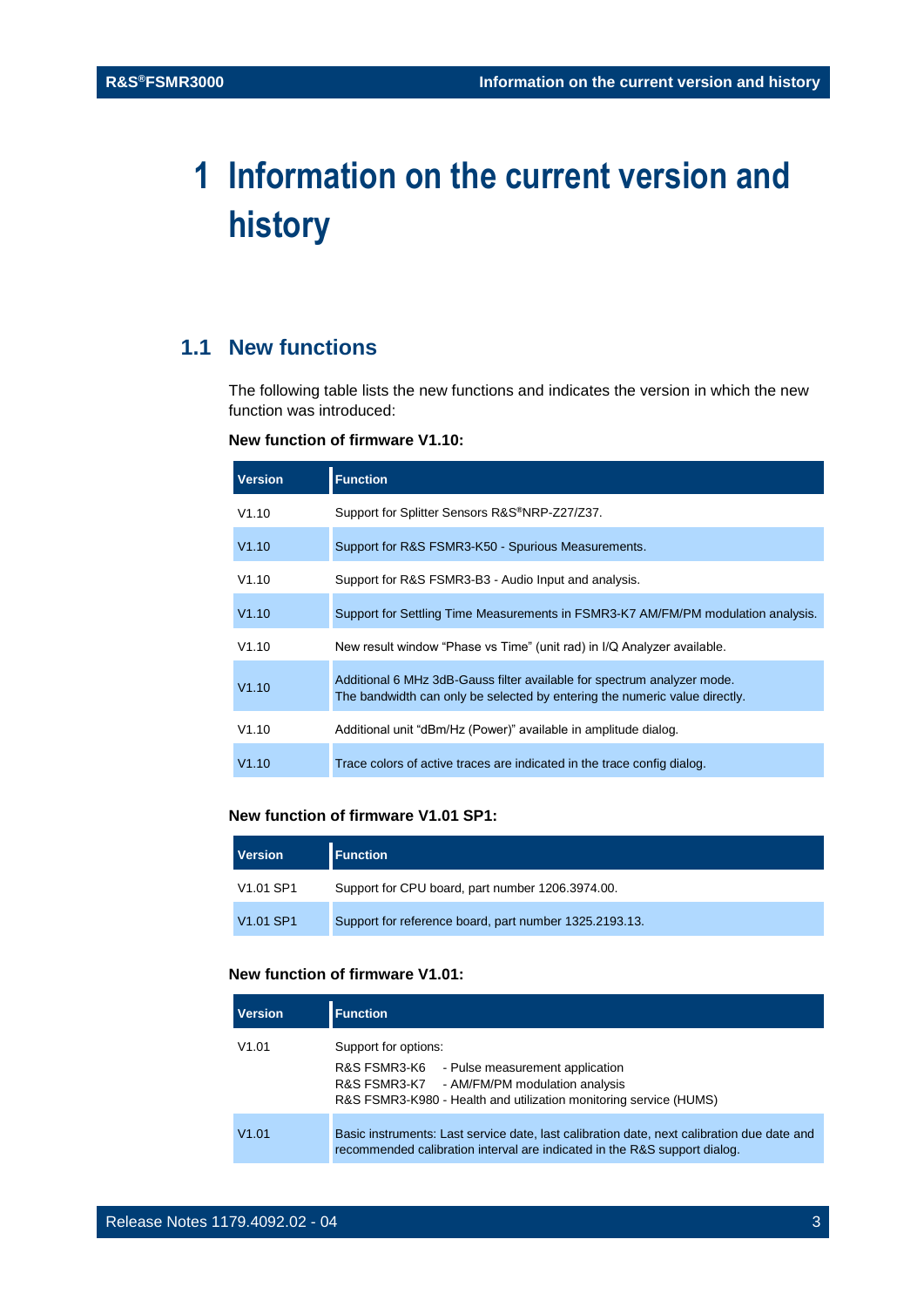#### **New function of firmware V1.00:**

| <b>Version</b> | <b>Function</b>                                                                                                                                                                                                                                                                                                                                                                                                                                                                                                                                                                                                                                                                                                                                                                                                                                                                                                                               |
|----------------|-----------------------------------------------------------------------------------------------------------------------------------------------------------------------------------------------------------------------------------------------------------------------------------------------------------------------------------------------------------------------------------------------------------------------------------------------------------------------------------------------------------------------------------------------------------------------------------------------------------------------------------------------------------------------------------------------------------------------------------------------------------------------------------------------------------------------------------------------------------------------------------------------------------------------------------------------|
| V1.00          | Support for:<br><b>R&amp;S FSMR3008</b><br><b>R&amp;S FSMR3026</b><br><b>R&amp;S FSMR3050</b>                                                                                                                                                                                                                                                                                                                                                                                                                                                                                                                                                                                                                                                                                                                                                                                                                                                 |
| V1.00          | Support for options:<br>R&S FSMR3-B1 - Spectrum Analyzer<br>R&S FSMR3-B4 - OCXO precision frequency reference<br>R&S FSMR3-B8 - Resolution bandwidth up to 80 MHz<br>R&S FSMR3-B8E- Resolution bandwidth up to 40 MHz<br>R&S FSMR3-B10 - External generator control<br>R&S FSMR3-B13-Highpass filter for harmonic measurements<br>R&S FSMR3-B18 - Spare solid state drive<br>R&S FSMR3-B24 - RF preamplifier<br>R&S FSMR3-B60- Phase noise analyzer with cross correlation<br>R&S FSMR3-B65 - LO inputs for residual phase noise measurements<br>R&S FSMR3-B80 - 80 MHz analysis bandwidth<br>R&S FSMR3-K15 - VOR/ILS measurements<br>R&S FSMR3-K30 - Noise figure measurements<br>R&S FSMR3-K33 - Security write protection for solid state drive.<br>R&S FSMR3-K40 - Phase noise measurements<br>R&S FSMR3-K70 - Vector signal analysis<br>R&S FSMR3-K70M- Multi-Modulation vector signal analysis<br>R&S FSMR3-K70P- BER PRBS measurements |

## <span id="page-3-0"></span>**1.2 Modified functions**

The following table lists the modified functions and indicates the version in which the modification was carried out:

#### **Modifications of firmware V1.10:**

| <b>Version</b> | <b>Function</b>                                                                                                                   |
|----------------|-----------------------------------------------------------------------------------------------------------------------------------|
| V1.10          | If the preset mode is set to MREC, the default RF input coupling mode is set to DC.<br>Otherwise AC is the default coupling mode. |
| V1.10          | The mini soft frontpanel appears on the right side of the screen now.                                                             |
| V1.10          | Colors are used to improve the readability of selftest and self alignments results.                                               |
| V1.10          | The default date format was changed to "YYYY-MM-DD" in the GUI.                                                                   |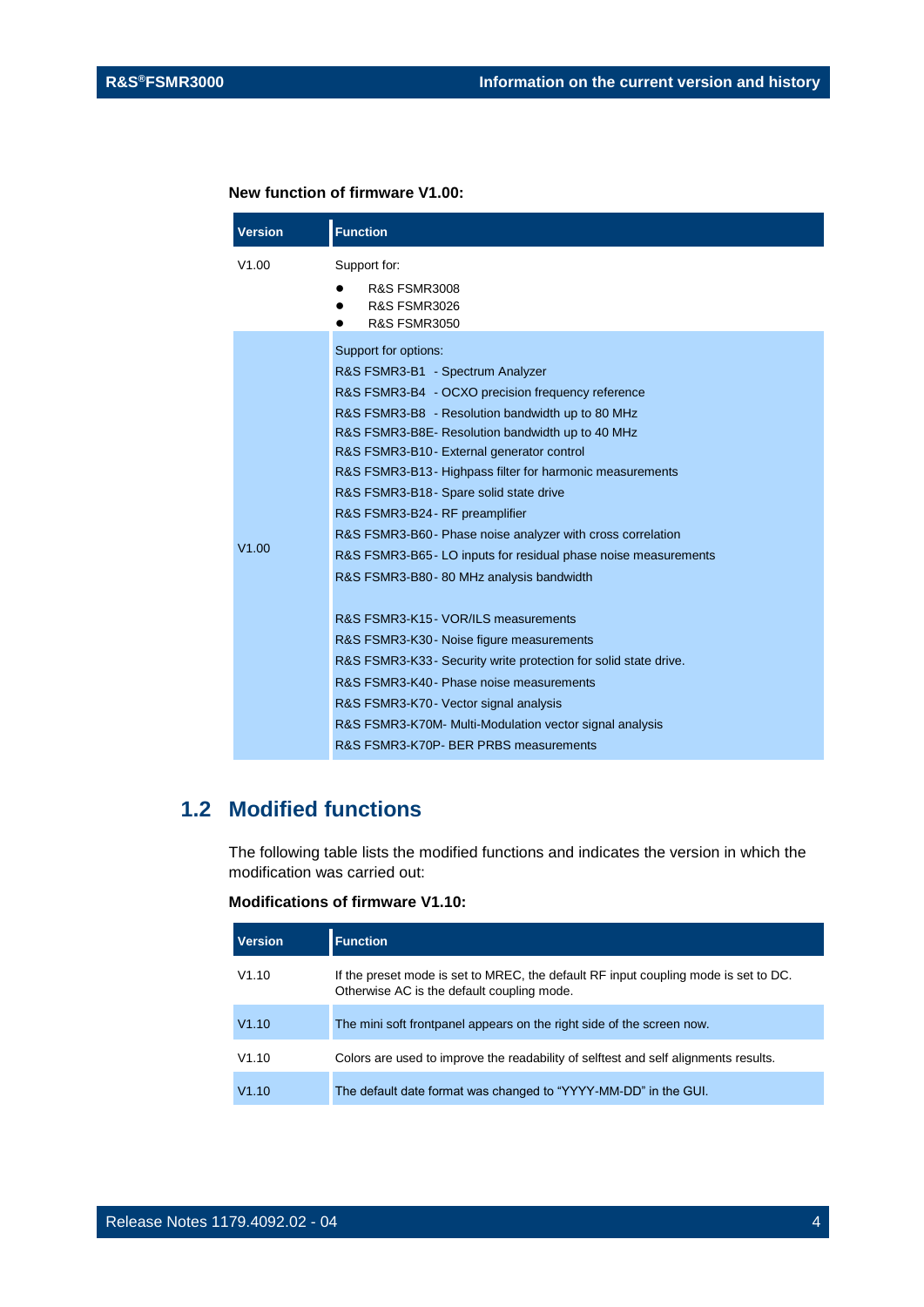#### **Modifications of firmware V1.01 SP1:**

| <b>Version</b>                    | <b>Function</b>                                                                                              |
|-----------------------------------|--------------------------------------------------------------------------------------------------------------|
| V <sub>1.01</sub> SP <sub>1</sub> | Displayed resolution of the carrier offset in the measurement receiver application<br>increased to 0.001 Hz. |

## <span id="page-4-0"></span>**1.3 Improvements**

<span id="page-4-1"></span>The following tables list the improvements and indicate since which version the issue could be observed:

## **1.4 Known issues**

The following tables list the known issues and indicate since which version the issue could be observed:

### **Known issues of firmware V1.10:**

| <b>since</b> | <b>Function</b>                                                                                                                                                                                                                                               |
|--------------|---------------------------------------------------------------------------------------------------------------------------------------------------------------------------------------------------------------------------------------------------------------|
| 1.10         | When a splitter sensor R&S®NRP-Z27/Z37 is used, the insertion loss is corrected via a<br>transducer factor. The Phase Noise application (B60) does not support transducer<br>factors to correct the additional attenuation. Lower power levels will be shown. |

## <span id="page-4-2"></span>**1.5 Microsoft Windows 10**

The R&S FSMR3000 uses the Windows 10 IoT Enterprise LTSB operating system, which is the embedded version of Windows 10 with long term support for Windows patches.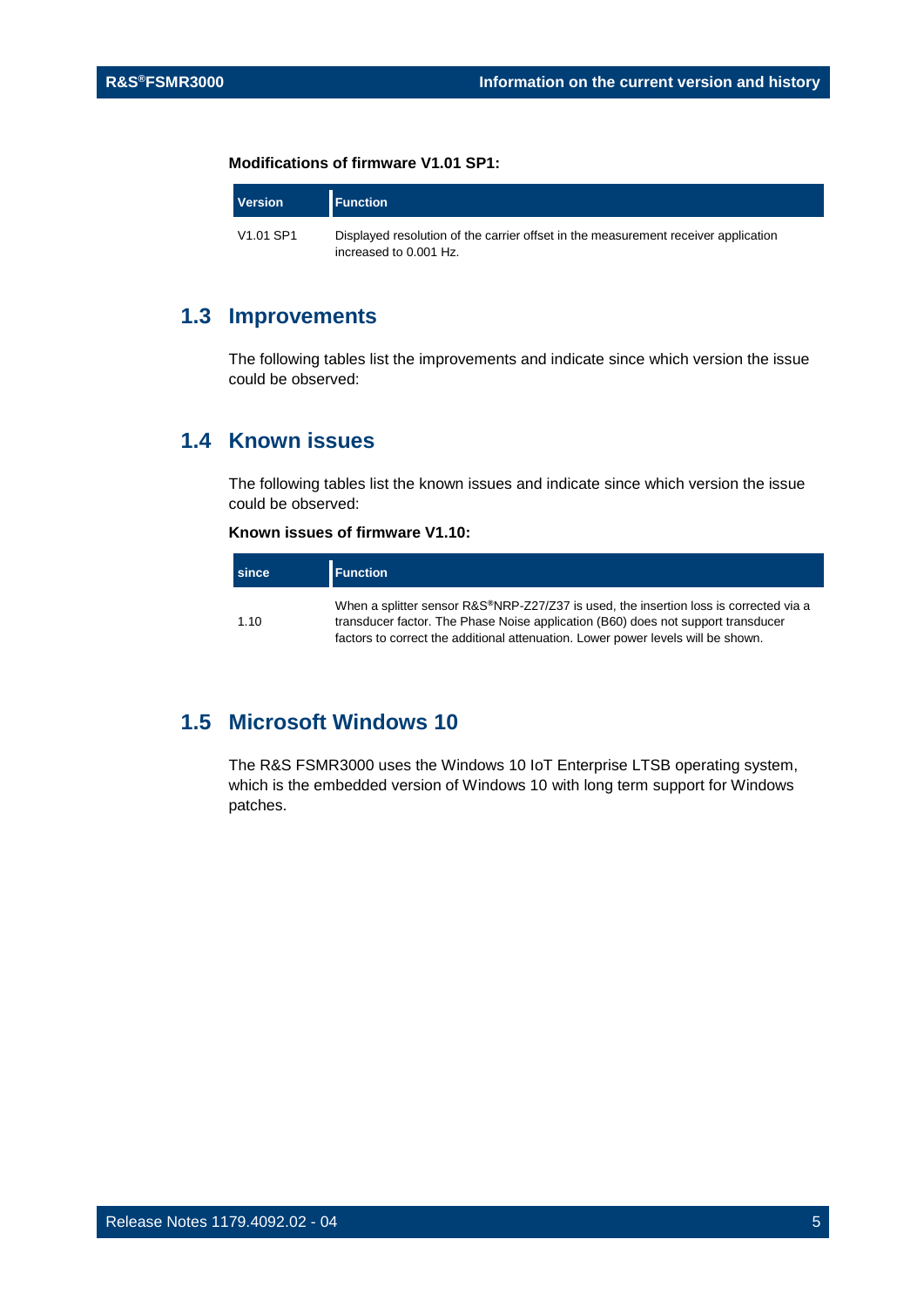## <span id="page-5-0"></span>**2 Modifications to the documentation**

The current documentation is up-to-date.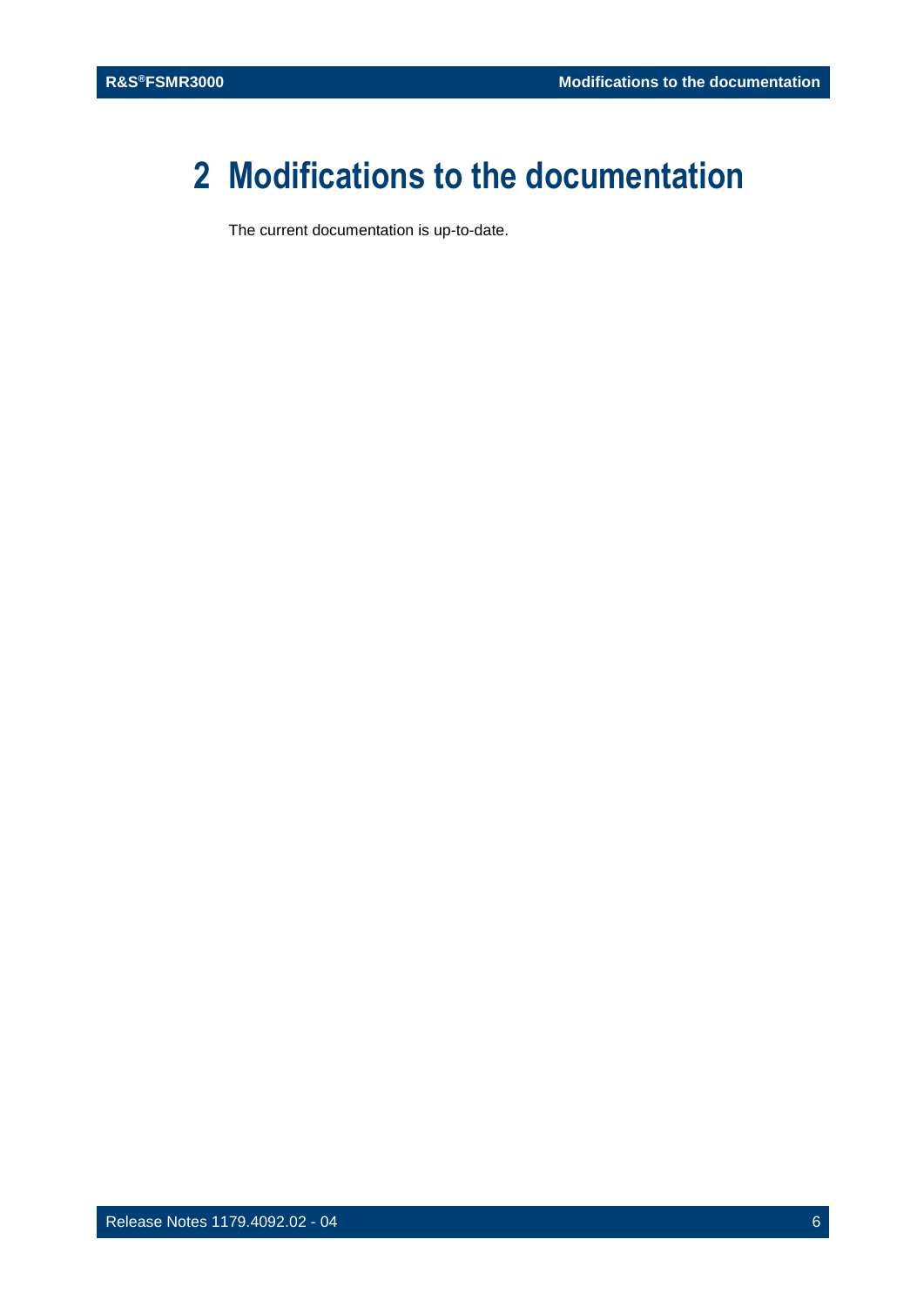## <span id="page-6-0"></span>**3 Firmware update**

## <span id="page-6-1"></span>**3.1 Validity information**

The R&S FSMR3000 installer is valid for:

| <b>Device</b>           | <b>Order Number</b> |
|-------------------------|---------------------|
| <b>R&amp;S FSMR3008</b> | 1345.4004.08        |
| <b>R&amp;S FSMR3026</b> | 1345.4004.26        |
| <b>R&amp;S FSMR3050</b> | 1345.4004.50        |

## <span id="page-6-2"></span>**3.2 Update information**

The firmware update file for the R&S FSMR3000 is one file including the main firmware version number, e.g. FSMR3000Setup\_V1.10.exe. It will be referred to as FSMRSetup.exe later in the text.

## <span id="page-6-3"></span>**3.3 Performing the Firmware Update on the Instrument**

There are three ways to make the FSMR3000Setup.exe setup file visible to the device:

#### **Using a memory stick:**

- 1. Copy the file to a directory of the memory stick.
- 2. Insert the memory stick into one of the USB sockets of the R&S FSMR3000.

#### **Using the remote desktop and copying the installation files to a directory of the instrument:**

- 1. Connect the R&S FMR3000 to your LAN.
- 2. Start the remote desktop on your PC (C:\winnt\system32\mstsc.exe).
- 3. Enter the TCP/IP address of the instrument you want to update. The IP address consists of 4 numbers between 0 and 255. (To get the TCP/IP address of the R&S FSMR3000, press the "Setup" key, then select "Network + Remote".)
- 4. Ensure that the "local resources" > "drives" option is selected.
- 5. Press the "Connect" button.
- 6. Log on to the instrument (user name: "instrument" and default password "894129").
- 7. Copy the FSMR3000Setup.exe from your PC to a new folder, e.g. C:\FWUpdate.
- 8. You can now access this directory with the FSMR3000Setup.exe from the R&S FSMR3000 analyzer firmware.

#### **Using a network drive:**

1. Connect your R&S FSMR3000 to your LAN and establish a connection to one of your servers. (Ask the local IT administrator for support.)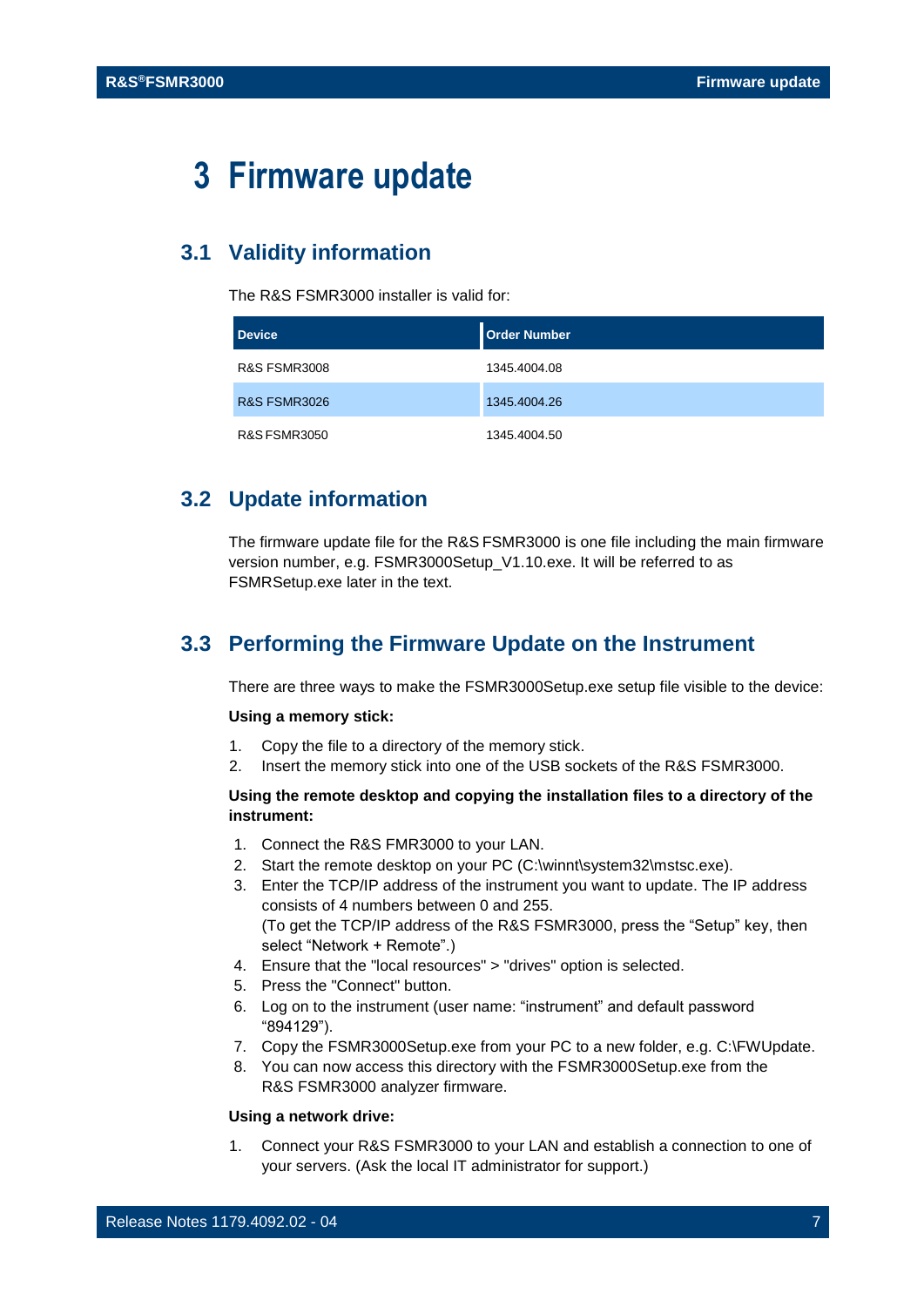- 2. Copy the FSMR3000Setup.exe from your PC to a directory on this server.
- 3. You can now access the directory with the FSMR3000Setup.exe file from the R&S FSMR3000 analyzer firmware.

#### **Performing the update on the instrument:**

Update the firmware by performing the following steps:

- 1. Switch the instrument on and wait until the analyzer has resumed operation.
- 2. Press the "SETUP" key, then select "System Config" > "Firmware Update" tab.
- 3. A file browser is displayed to select the proper FSMR3000\*.exe setup file.
- 4. Change the path to the drive and directory which you prepared in the step before (USB stick directory, remote PC directory or directory on a server).
- 5. Select "Install" to close the dialog.
- 6. Select "Next" to display the selection of the firmware packages. By default, all applications are installed. Ensure that the required applications are selected.
- 7. Select "Install".
- 8. The firmware is stopped and the installation starts. After a few minutes, the system restarts automatically. After the restart, the firmware installation is complete. After the firmware update, the "UNCAL" flag appears. A self alignment is necessary.
- 9. Press the "SETUP" key, then select "Alignment" > "Start Self Alignment" to invoke the alignment procedure.

## <span id="page-7-0"></span>**3.4 Performing the Firmware Update from a Windows PC**

The R&S FSMR3000 firmware can also be uploaded without using a memory stick or a network drive. Just a LAN connection from the instrument and a Windows PC is necessary.

- 1. Run FSMR3000Setup.exe on your PC.
- 2. Select "Remote Installation".
- 3. Select "Next."
- 4. Select the packages to install.
- 5. Select "Next".

#### **Note:**

FOR FIREWALL USERS: The

FSMR3000Setup.exe communicates with the instruments via LAN. Therefore, the FSMR3000Setup.exe file must pass the firewall. Add it to the firewall rules, then restart the scan using "Rescan".



R&S Software Distributor

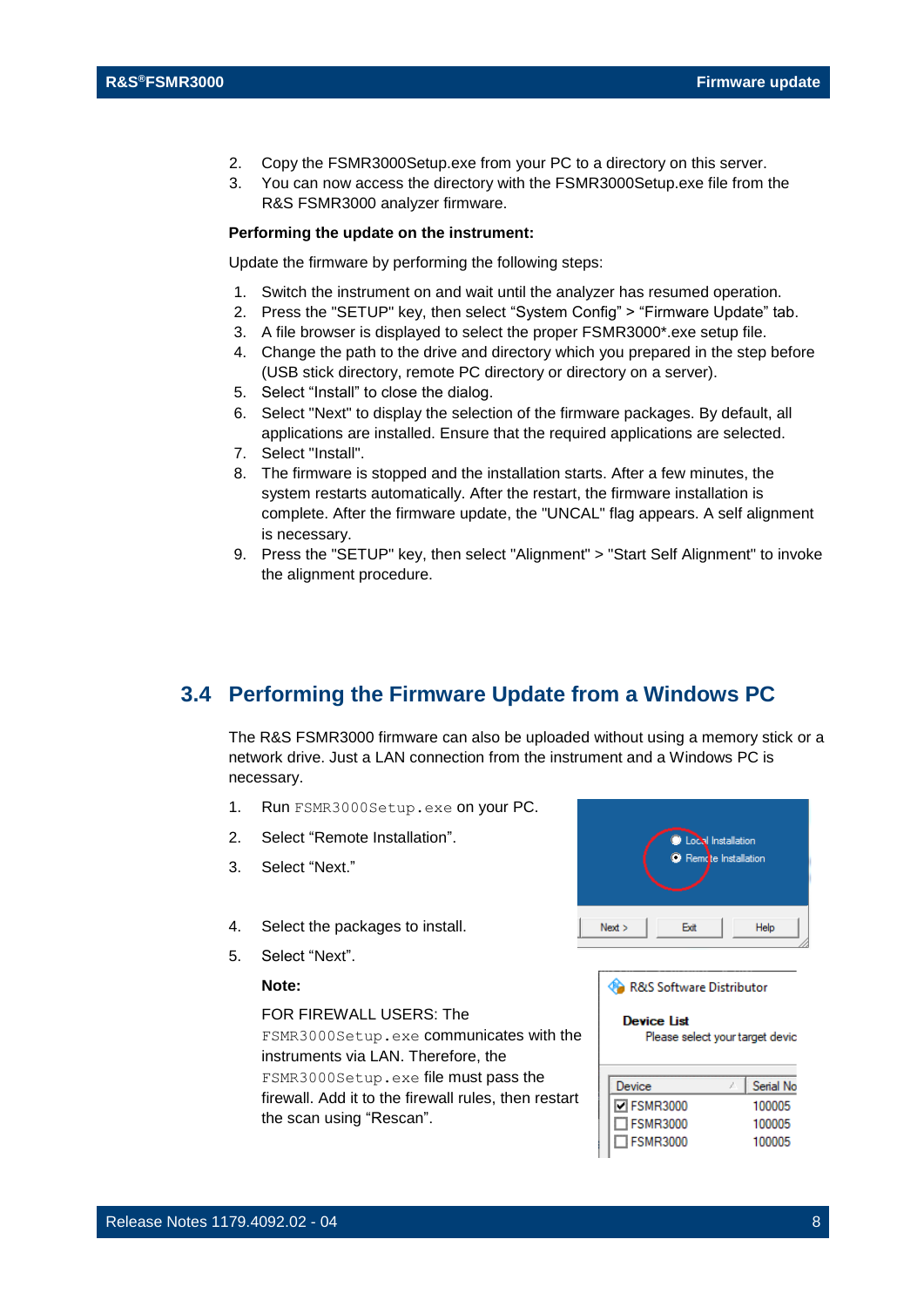- 6. The setup procedure scans your LAN subnet and displays all found instruments
- 7. Select the instruments you want to update.

## **NOTICE**

Be careful and check twice if you have selected the correct instruments. Depending on your company's network structure, also instruments of other departments are included!

- 8. Select "Help" to display additional help. Select "Install" to start the installation.
- 9. Confirm the message to reboot the instrument to activate the firmware update. The instrument then restarts automatically.
- 10. After the restart, the firmware installation is complete and the "UNCAL" flag appears. A self alignment is necessary.
- 11. Press the "SETUP" key, then select "Alignment" > "Start Self Alignment" to invoke the alignment procedure.

## <span id="page-8-0"></span>**3.5 Installing firmware options**

### **3.5.1 Firmware options within the FSMR3000setup.exe File**

<span id="page-8-1"></span>The R&S FSMR3-K6, R&S FSMR3-K15, R&S FSMR3-K30, R&S FSMR3-K40, R&S FSMR3-K70 application software packages have their own installation item and are therefore added to the selection list during the firmware update. Ensure that the checkbox is checked  $\boxtimes$  if the installation is requested.

### **NOTICE**

The functionality of R&S FSMR3-K70M, R&S FSMR3-K70P are integrated within R&S FSMR3-K70 and are activated by their own key code.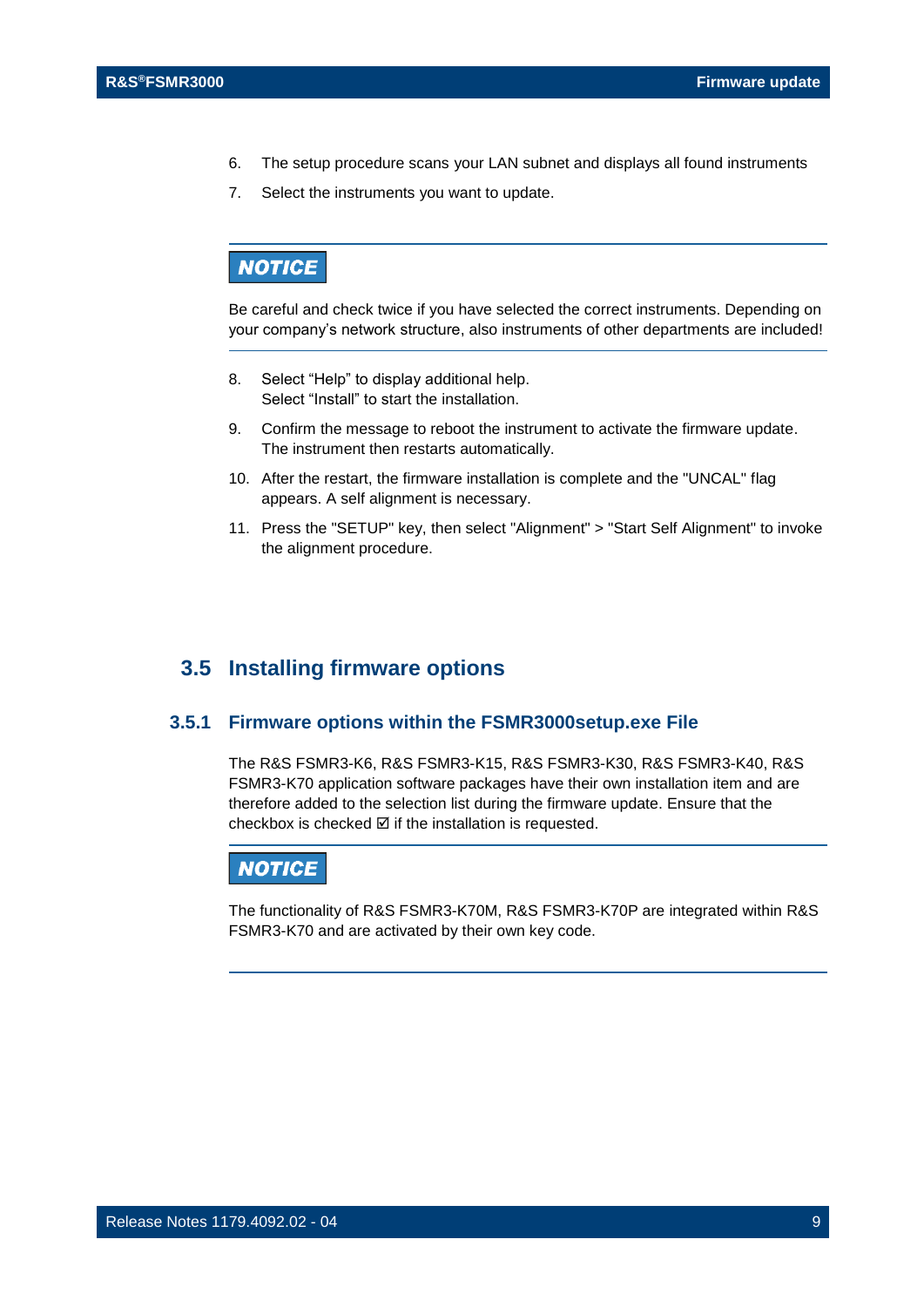### <span id="page-9-0"></span>**3.5.2 Enabling options by entering option key codes**

## **NOTICE**

Skip this section if the option key was entered once.

To activate application software packages, you must enter a license key for validation.

If an XML-file with an option key was sent to you see the install description below.

The license key is in the device certificate or delivered as a part of the software package. The process is performed in the following steps:

- 1. Open a Remote Desktop Connection to the instrument via ethernet or connect an external monitor and keyboard/mouse]
- 2. Select "SETUP".
- 3. Go to the tab "Versions + Options"
- 4. Press the button "Install Option". A dialog box is displayed.
- 5. Enter the option key number using the keypad.
- 6. Press "ENTER". After a successful validation the message "Option Key valid" is displayed. If the validation failed, the option software is not installed.
- 7. Reboot the device.

#### **Installation of options via XML-file**

- 1. Open a Remote Desktop Connection to the instrument via ethernet or connect an external monitor and keyboard/mouse]
- 2. Select "SETUP".
- 3. Go to the tab "Versions + Options"
- 4. Press the button "Install Option by XML". A file browser is displayed.
- 5. Select the path to the XML file (e.g. network drive or USB stick)
- 6. Press "Select". After a successful validation the message "Option Key valid" is displayed. If the validation failed, the option software is not installed.
- 6. Reboot the device.